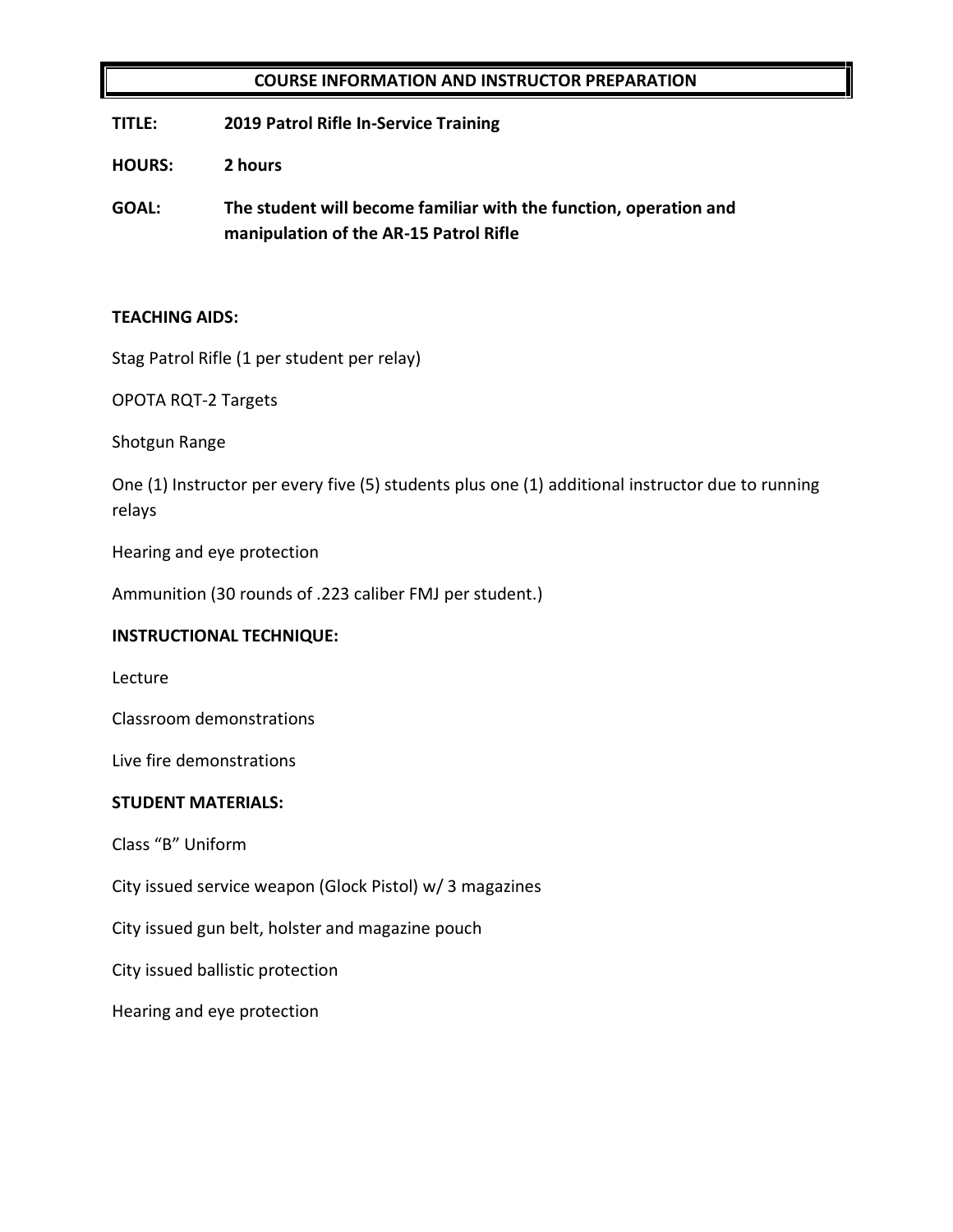OPOTA Police Rifle / Carbine Standard Qualification Course (01/01/2014) [https://www.ohioattorneygeneral.gov/Files/Law-Enforcement/Ohio-Peace-Officer-Training-](https://www.ohioattorneygeneral.gov/Files/Law-Enforcement/Ohio-Peace-Officer-Training-Academy/OPOTA-news/2013-5-30_PoliceRifleCarbineQualCourse_OPC.aspx)[Academy/OPOTA-news/2013-5-30\\_PoliceRifleCarbineQualCourse\\_OPC.aspx](https://www.ohioattorneygeneral.gov/Files/Law-Enforcement/Ohio-Peace-Officer-Training-Academy/OPOTA-news/2013-5-30_PoliceRifleCarbineQualCourse_OPC.aspx)

Cleveland Division of Police General Police Order 1.3.40, Patrol Rifle [http://ps](http://ps-sharepoint/cpd/home/PnP%20Documents/General%20Police%20Orders/1.3/1.3.40%20Patrol%20Rifle.pdf)[sharepoint/cpd/home/PnP%20Documents/General%20Police%20Orders/1.3/1.3.40%20Patrol%](http://ps-sharepoint/cpd/home/PnP%20Documents/General%20Police%20Orders/1.3/1.3.40%20Patrol%20Rifle.pdf) [20Rifle.pdf](http://ps-sharepoint/cpd/home/PnP%20Documents/General%20Police%20Orders/1.3/1.3.40%20Patrol%20Rifle.pdf)

2017 FBI Uniform Crime Reporting (UCR) Program statistics for Law Enforcement Officers Killed and Assaulted<https://ucr.fbi.gov/leoka/2017/tables/table-28.xls>

EOTech 518 Operator's Manual dated June 2015

[https://www.eotechinc.com/sites/default/files/manuals/518%20HWS%20user%20Manual%20](https://www.eotechinc.com/sites/default/files/manuals/518%20HWS%20user%20Manual%202015%20Rev%20F.pdf) [2015%20Rev%20F.pdf](https://www.eotechinc.com/sites/default/files/manuals/518%20HWS%20user%20Manual%202015%20Rev%20F.pdf)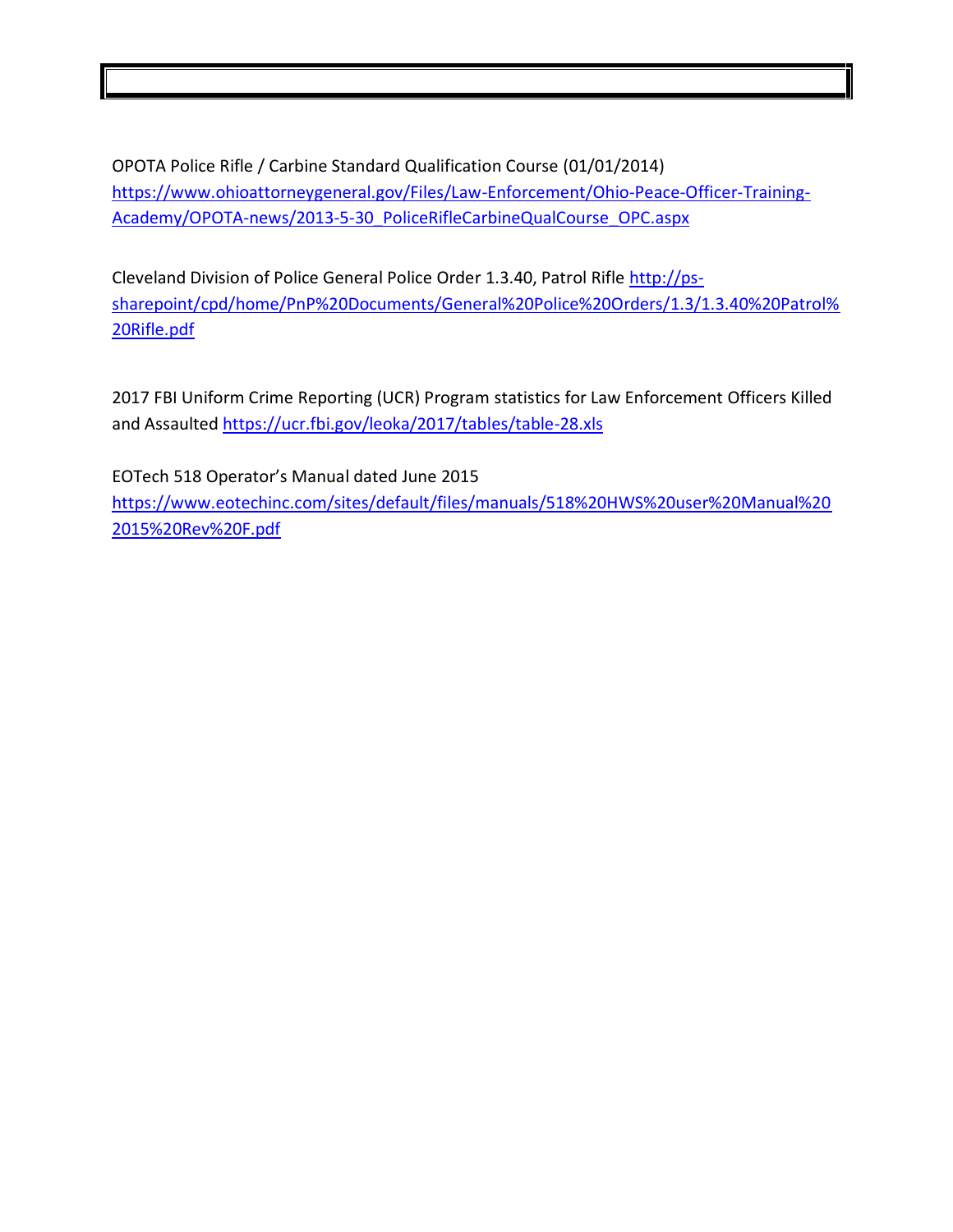- 1. The student will demonstrate a basic understanding of Patrol Rifle operation and manipulation.
- 2. The student will demonstrate a basic functioning of the patrol rifle using proper grip, stance, trigger management, sight alignment and rifle presentation.
- 3. The student will operate the Patrol Rifle from various distances.
- 4. The student will perform proper loading and unloading of the patrol rifle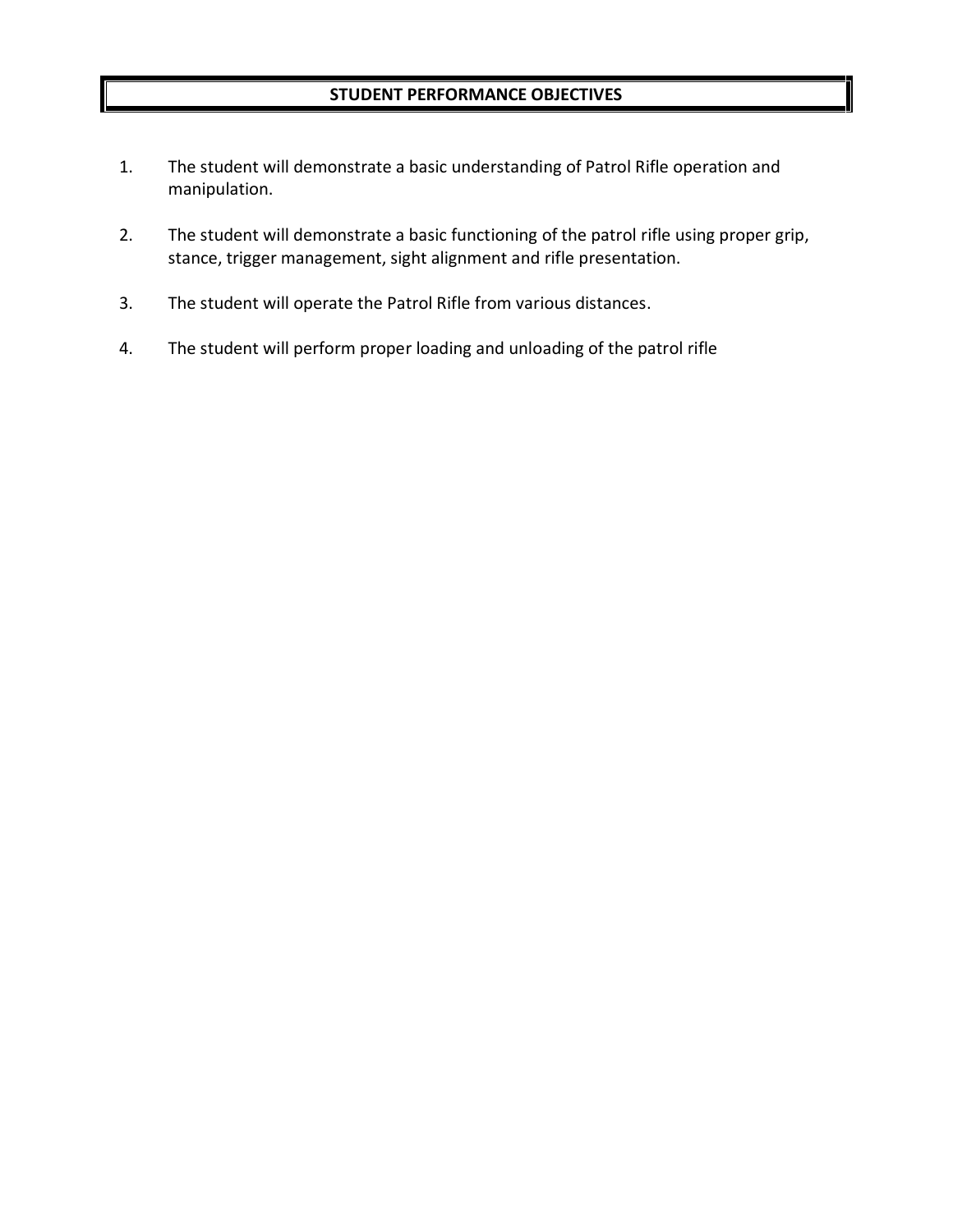| Ι. |    | <b>INTRODUCTION</b> |             |                                                                      | <b>INSTRUCTOR(S)</b> |
|----|----|---------------------|-------------|----------------------------------------------------------------------|----------------------|
|    | А. |                     |             | <b>Cleveland Police Ordnance Unit</b>                                |                      |
|    | В. |                     |             | 2019 Patrol Rifle Familiarization                                    |                      |
|    |    | 1.                  |             | Purpose of this course                                               |                      |
|    |    |                     | a)          | According to FBI statistics, 104 officers                            |                      |
|    |    |                     |             | were killed in the line of duty between 2008 and                     |                      |
|    |    |                     |             | 2017 by a rifle. An additional 142 officers were                     |                      |
|    |    |                     |             | injured by rifles and survived over the same ten                     |                      |
|    |    |                     | year period |                                                                      |                      |
|    |    |                     | b)          | To familiarize the student with the                                  |                      |
|    |    |                     |             | function, operation and manipulation of the AR-<br>15 Patrol Rifle   |                      |
|    |    |                     | c)          | GPO 1.3.40 Patrol Rifle                                              |                      |
|    |    |                     |             | GPO 1.3.40 in part states "Barring<br>(1)                            |                      |
|    |    |                     |             | exigent circumstances, only PRO officers                             |                      |
|    |    |                     |             | shall be authorized to handle, deploy, or                            |                      |
|    |    |                     |             | discharge Division Patrol Rifles"                                    |                      |
|    |    |                     |             | Circumstances that would<br>(a)                                      |                      |
|    |    |                     |             | cause a reasonable officer to                                        |                      |
|    |    |                     |             | believe or perceive that the                                         |                      |
|    |    |                     |             | necessity to use the Patrol Rifle<br>to prevent the serious physical |                      |
|    |    |                     |             | harm or death to officers or                                         |                      |
|    |    |                     |             | others outweigh the fact that                                        |                      |
|    |    |                     |             | they are not certified as a Patrol                                   |                      |
|    |    |                     |             | Rifle Operator                                                       |                      |
|    |    |                     |             | (b)<br>It will be emphasized to                                      |                      |
|    |    |                     |             | the students that this course is                                     |                      |
|    |    |                     |             | designed to familiarize officers                                     |                      |
|    |    |                     |             | with the Patrol Rifle; it does not                                   |                      |
|    |    |                     |             | make them a Patrol Rifle<br>Operator                                 |                      |
|    |    | 2.                  |             | <b>Student Performance Objectives</b>                                | <b>SEE SPO's</b>     |
|    |    |                     | a)          | The student will demonstrate a basic                                 | <b>SHOTGUN RANGE</b> |
|    |    |                     |             | understanding of the patrol rifle operation and<br>manipulation      |                      |
|    |    |                     |             |                                                                      |                      |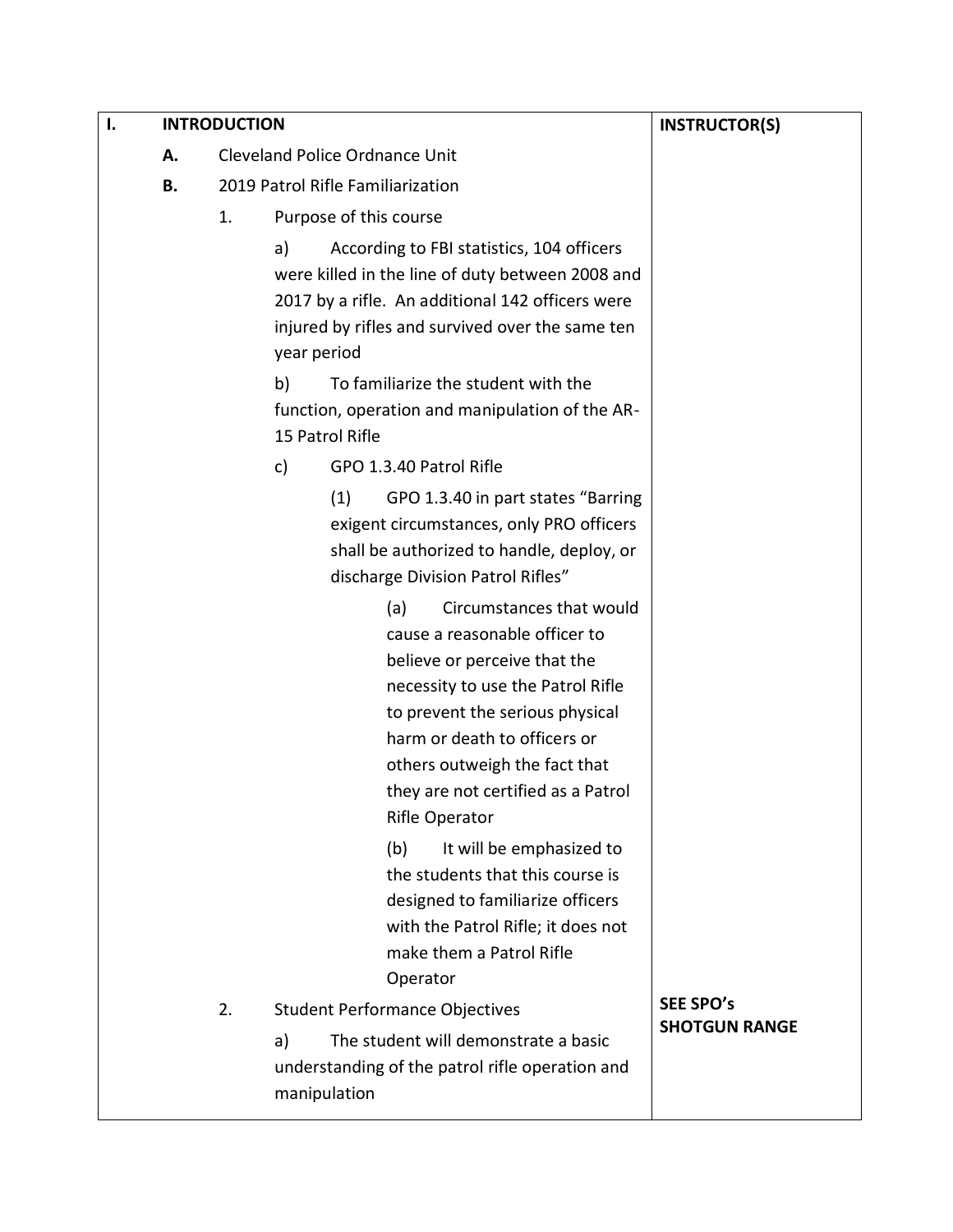|     |    | The student will demonstrate a basic<br>b)<br>functioning of the patrol rifle using proper grip,<br>stance, trigger management, sight alignment<br>and rifle presentation                   |                                           |
|-----|----|---------------------------------------------------------------------------------------------------------------------------------------------------------------------------------------------|-------------------------------------------|
|     |    | c)<br>The student will operate a patrol rifle<br>from various distances                                                                                                                     |                                           |
|     |    | d)<br>The student will perform proper loading<br>and unloading of the patrol rifle.                                                                                                         |                                           |
| ΙΙ. |    | <b>PRESENTATION</b>                                                                                                                                                                         |                                           |
|     | А. | Four primary firearms safety rules                                                                                                                                                          |                                           |
|     |    | Treat all firearms as if they are loaded, know the<br>1.<br>status of your weapon                                                                                                           |                                           |
|     |    | 2.<br>Keep your finger off the trigger and outside the<br>trigger guard until you have made the conscious<br>decision to shoot                                                              |                                           |
|     |    | Keep your firearm pointed in a safe direction,<br>3.<br>predetermined by your environment and situation                                                                                     |                                           |
|     |    | 4.<br>Be aware of your surroundings, target,<br>backstop, and beyond                                                                                                                        |                                           |
|     |    | It will be emphasized to students that<br>a)<br>the average round fired from a Patrol Rifle<br>travels at 3000 fps and that special<br>consideration needs to be paid to target<br>backstop |                                           |
|     | В. | <b>Check Safe</b>                                                                                                                                                                           | <b>DEMONSTRATE</b>                        |
|     |    | "Check Safe" is a command given by an<br>1.<br>instructor when they want everyone in possession of a<br>patrol rifle to ensure their safety is on                                           |                                           |
|     |    | When instructed to "check safe" all rifle<br>2.<br>equipped personnel shall: Repeat the command out<br>loud Ensure their finger is off the trigger                                          |                                           |
|     |    | 3.<br>Ensure their safety is on                                                                                                                                                             |                                           |
|     | C. | Nomenclature                                                                                                                                                                                | Instructors shall use an                  |
|     |    | Muzzle<br>1.                                                                                                                                                                                | inoperative (incapable                    |
|     |    | End of the barrel where the bullet exits<br>a)                                                                                                                                              | of firing due to<br>modifications) Patrol |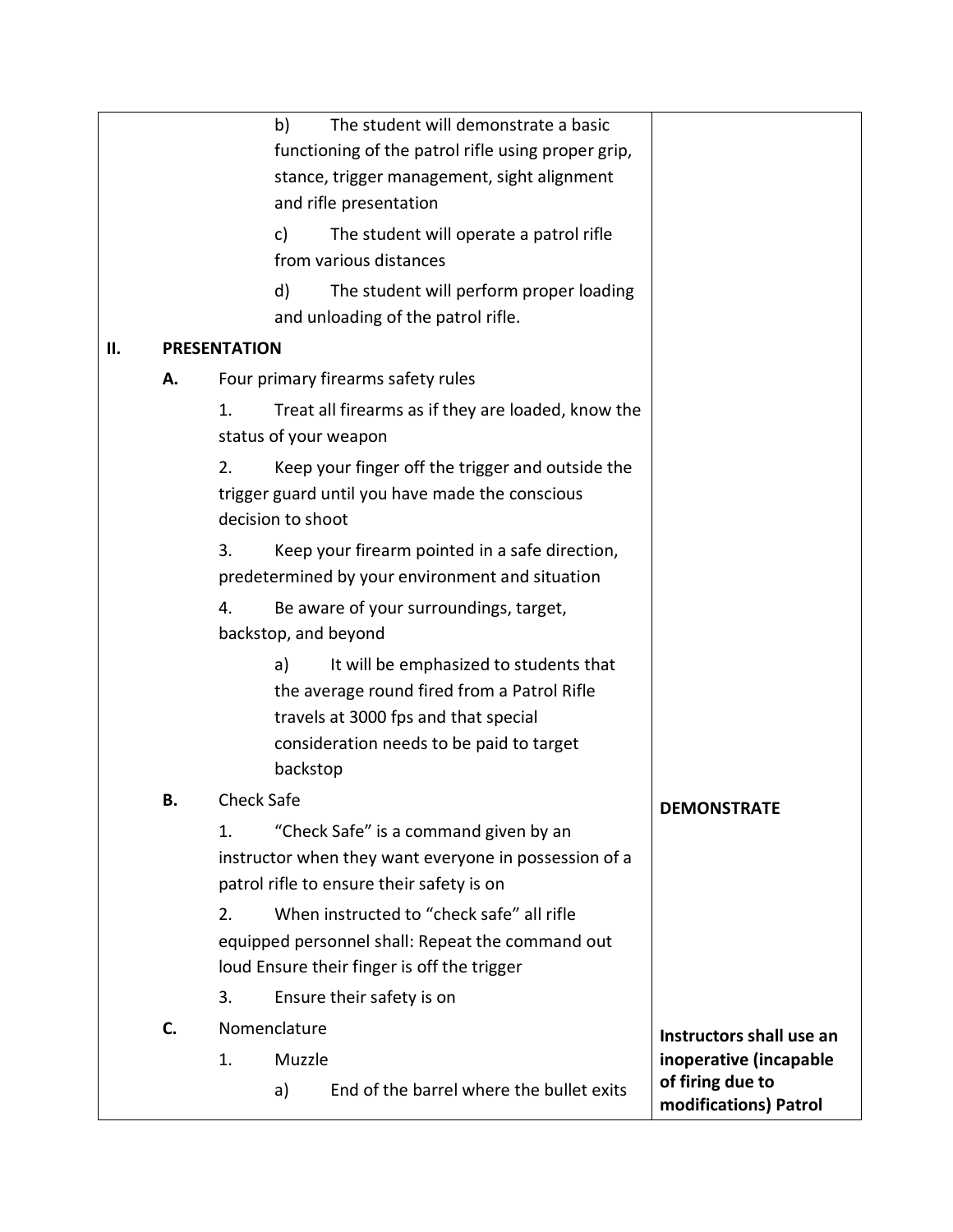| 2. | Front sight                                                                                                                                | <b>Rifle</b> |
|----|--------------------------------------------------------------------------------------------------------------------------------------------|--------------|
|    | The front sight is used to align with the<br>a)<br>rear sight for proper sight picture                                                     |              |
| 3. | Handguard                                                                                                                                  |              |
|    | Cover over the barrel and gas tube<br>a)                                                                                                   |              |
|    | b)<br>Held by the support hand to control the<br>rifle                                                                                     |              |
|    | Protects hands from the heat produced<br>c)<br>when shooting the rifle                                                                     |              |
| 4. | Vertical foregrip (If equipped)                                                                                                            |              |
|    | Assists the shooter in gripping the rifle<br>a)<br>and pulling it into the shoulder pocket                                                 |              |
|    | Assists in driving the weapon to the<br>b)<br>target                                                                                       |              |
| 5. | Magazine release                                                                                                                           |              |
|    | Allows the detachable magazine to fall<br>a)<br>free from the rifle                                                                        |              |
| 6. | Ejection port                                                                                                                              |              |
|    | Where the spent casing ejects from the<br>a)<br>rifle after the round is fired                                                             |              |
| 7. | Ejection port cover (commonly referred to as<br>the "Dust Cover")                                                                          |              |
|    | The ejection port cover protects the bolt<br>a)<br>when the rifle is not in use from dirt, dust, sand,<br>etc. entering the upper receiver |              |
| 8. | Safety                                                                                                                                     |              |
|    | The ambidextrous safety can be de-<br>a)<br>activated using the shooter's thumb                                                            |              |
|    | To activate the safety the shooter will<br>b)<br>straighten his/her index finger and "rock" the<br>finger to the rear                      |              |
|    | The instructor will demonstrate<br>(1)<br>this                                                                                             |              |
| 9. | EOTech holographic sight                                                                                                                   |              |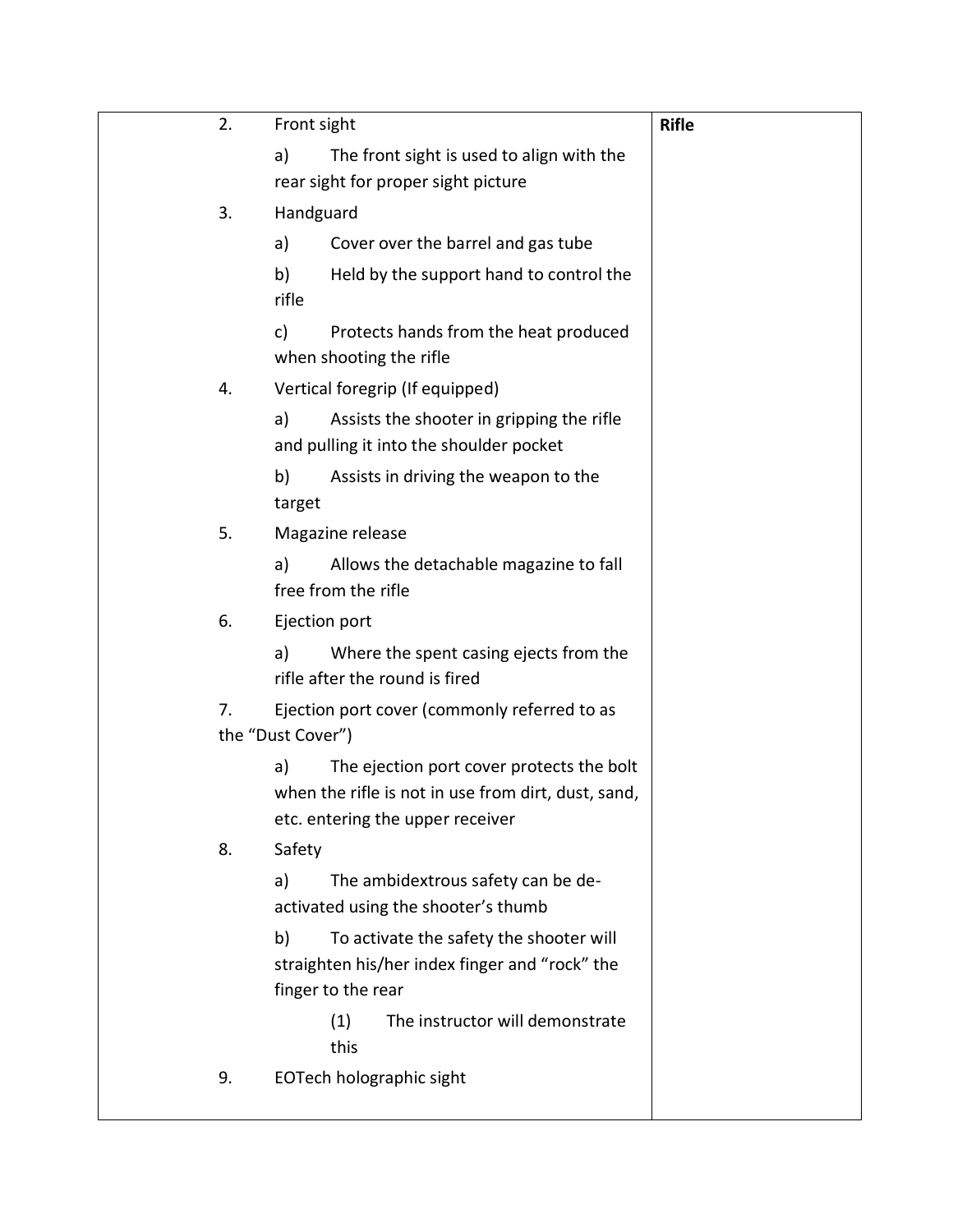|     | a)          | Reticle is a red 68 MOA ring with a 1                                                          |
|-----|-------------|------------------------------------------------------------------------------------------------|
|     |             | MOA dot centered within the ring                                                               |
|     |             | Center dot is used as your aiming<br>(1)<br>reference point                                    |
|     |             | The bottom of the ring is used for<br>(2)<br>aiming at 7 yards and closer                      |
|     | b)          | Allows for quick target acquisition                                                            |
|     | c)          | Brightness can be adjusted based on the                                                        |
|     |             | lighting conditions                                                                            |
|     |             | (1)<br>Decreasing the brightness on the<br>reticle will assist with taking long range<br>shots |
|     | d)          | Turn on                                                                                        |
|     |             | (1)<br>There are 2 buttons located on<br>the left side                                         |
|     |             | Depressing either button will to<br>(2)<br>turn the EOTech on                                  |
|     | e)          | Auto shut off                                                                                  |
|     |             | (1)<br>4 hours using the down arrow to<br>turn on                                              |
|     |             | 8 hours using the up arrow to<br>(2)<br>turn on                                                |
|     | f)          | Manual shut off                                                                                |
|     |             | (1)<br>Depress both the down arrow<br>and up arrow buttons                                     |
| 10. | Pistol grip |                                                                                                |
|     | a)          | The pistol grip is where the shooter grips<br>the rifle with their dominant hand               |
| 11. | Rear sight  |                                                                                                |
|     | a)          | The Diamond rear sight aligns with the<br>front sight for sight alignment and sight picture    |
|     | b)          | The sights align similar to a pistol                                                           |
|     | c)          | The front sight aligns in the center of the<br>rear diamond                                    |
|     |             |                                                                                                |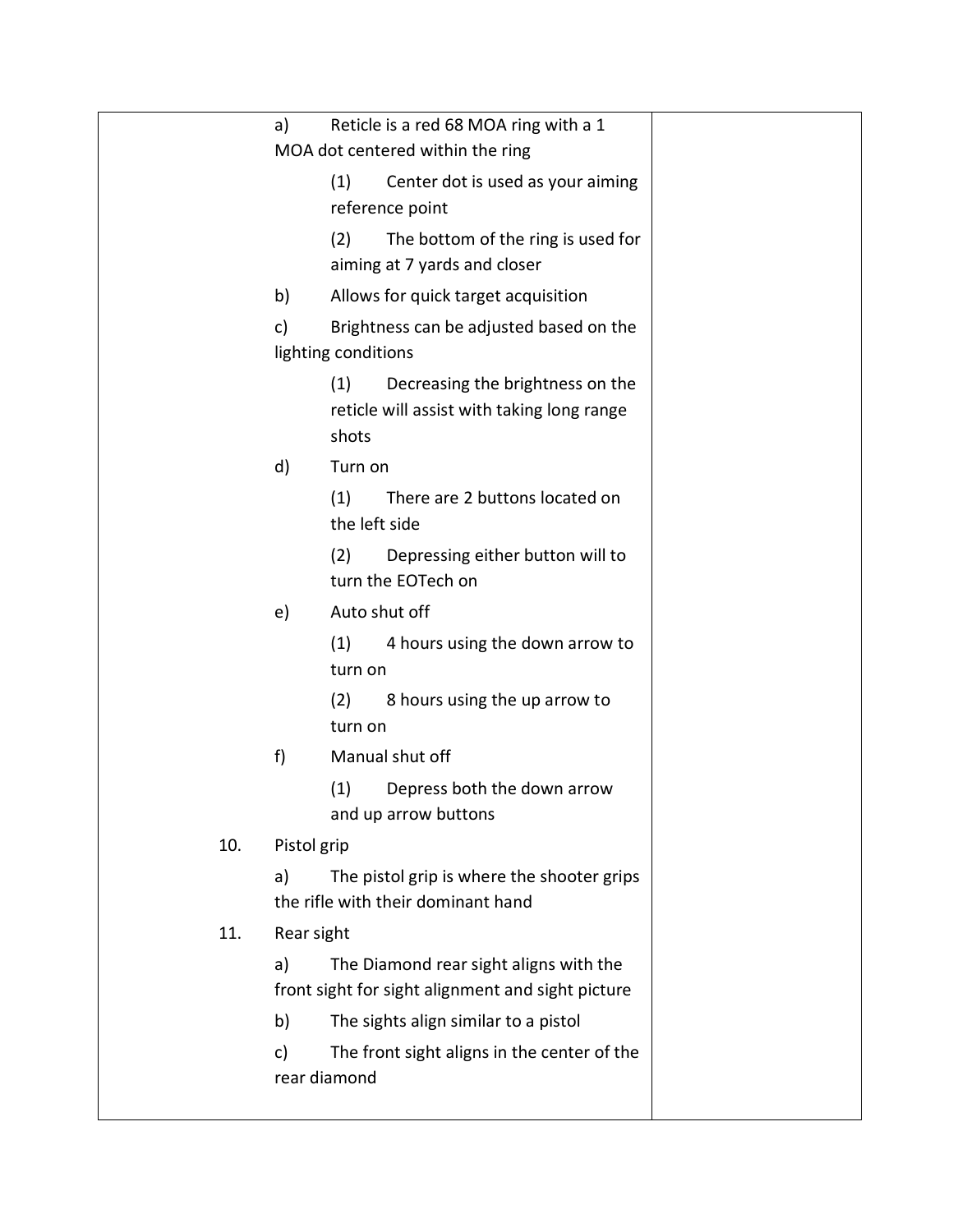| 12. | Charging handle |
|-----|-----------------|
|-----|-----------------|

a) When there is a magazine containing ammunition in the rifle the charging handle is pulled fully to the rear and released allowing the bolt to pick up a round from the magazine b) When a malfunction occurs the charging handle can be vigorously pulled to the rear and released to clear a jammed round (1) Similar to the forend on a shotgun 13. Buttstock a) Adjustable to the shooter's preferred length 14. Bolt catch a) Releases the bolt forward and locks the bolt to the rear b) Depressing the bolt catch down while pulling the charging handle will lock the bolt to the rear c) Depressing the bolt catch up when the bolt is locked to the rear will release the bolt, sending it forward **D.** Ammunition 1. Duty Issue a) Federal b) .223 Caliber c) 62 grain d) Soft point 2. Magazines a) 92 rounds issued (1) Magazines are not completely filled (a) Takes pressure off the feed lips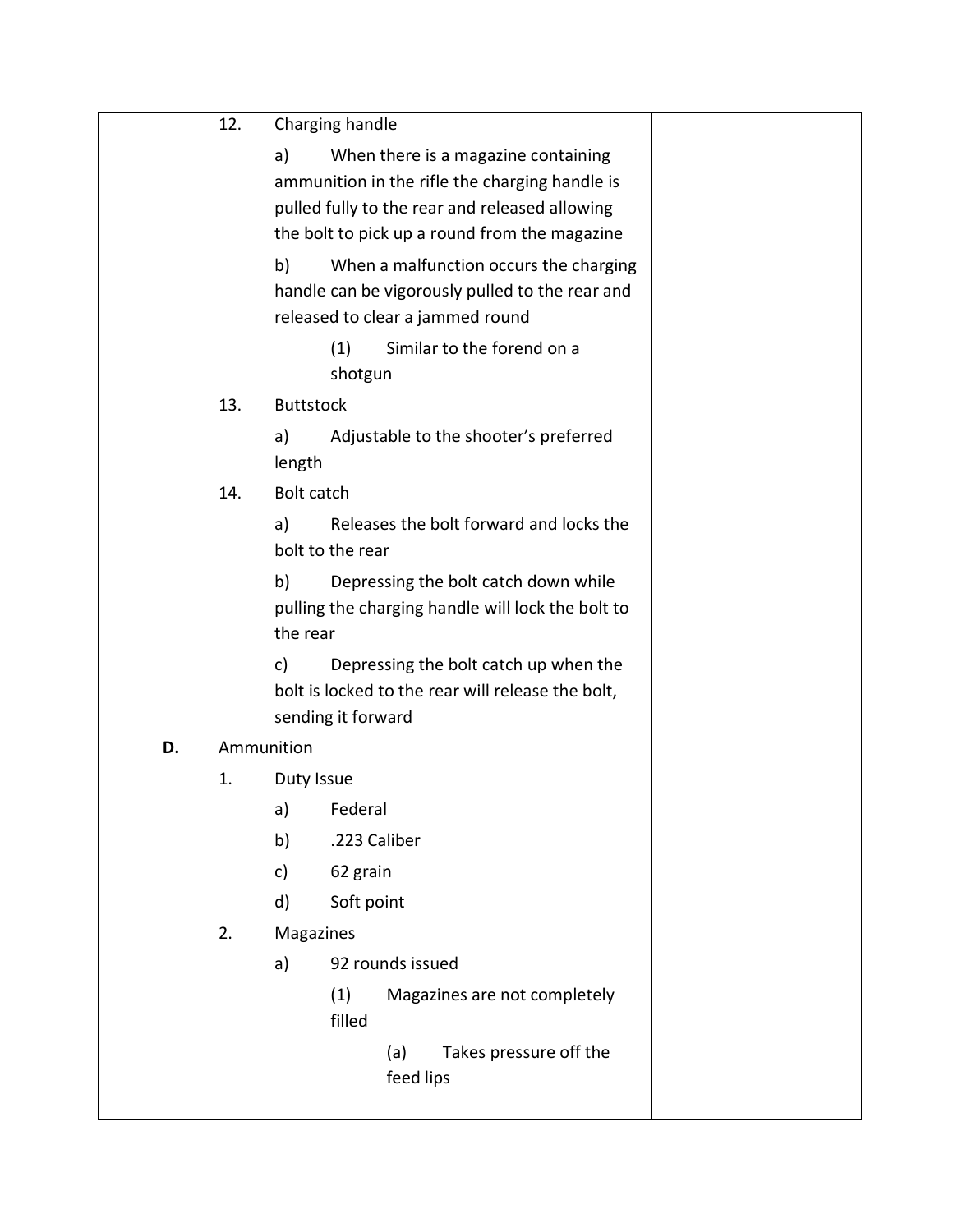|    |         |                             | (b)              | Makes seating a full<br>magazine easier                                                         |                                                       |
|----|---------|-----------------------------|------------------|-------------------------------------------------------------------------------------------------|-------------------------------------------------------|
|    |         |                             | (c)              | Decrease magazine<br>related malfunctions                                                       |                                                       |
|    |         | (2)                         |                  | Two 30 round magazines,                                                                         |                                                       |
|    |         |                             | downloaded to 28 |                                                                                                 |                                                       |
|    |         |                             | (a)              | Kept in the bail out bag                                                                        |                                                       |
|    |         | (3)                         |                  | Two 20 round magazines                                                                          |                                                       |
|    |         |                             | downloaded to 18 |                                                                                                 |                                                       |
|    |         |                             | (a)              | One in the magazine well<br>while in "car ready" mode                                           |                                                       |
|    |         |                             | (b)              | One stored on the<br>operator's gun belt                                                        |                                                       |
|    | 3.      | Single Point Sling          |                  |                                                                                                 |                                                       |
|    |         | a)                          |                  | Used to hang the gun around the                                                                 |                                                       |
|    |         | shooter's shoulder and neck |                  |                                                                                                 |                                                       |
|    |         | (1)                         |                  | Special attention needs to be                                                                   | <b>DEMONSTRATE</b>                                    |
|    |         |                             |                  | paid when using the sling as to not                                                             | <b>Using "Inoperative</b><br><b>Patrol Rifle" and</b> |
| Ε. | Storage |                             |                  | induce turning the safety on/off                                                                | "Dummy Ammo"                                          |
|    | 1.      | Not in Use                  |                  |                                                                                                 |                                                       |
|    |         | a)                          |                  | The Patrol Rifle shall be in the issued                                                         |                                                       |
|    |         |                             |                  | carrying case and secured at the District/Unit                                                  |                                                       |
|    |         | when not in use             |                  |                                                                                                 |                                                       |
|    |         | b)                          |                  | The Patrol Rifle shall be stored in a                                                           |                                                       |
|    |         |                             |                  | secure (locked) location where it is inaccessible                                               |                                                       |
|    |         | to unauthorized personnel   |                  |                                                                                                 |                                                       |
|    | 2.      | Patrol Ready                |                  |                                                                                                 |                                                       |
|    |         | a)                          |                  | Patrol Rifles carried in a vehicle shall be                                                     |                                                       |
|    |         |                             |                  | secured in a locking rack or locked trunk if the<br>vehicle is not equipped with a locking rack |                                                       |
| F. | Loading |                             |                  |                                                                                                 |                                                       |
|    | 1.      |                             |                  | Load and Make Ready to Patrol Ready:                                                            | <b>DEMONSTRATE</b>                                    |
|    |         | a)                          |                  | Ensure the safety is on                                                                         | <b>Using "Inoperative</b><br><b>Patrol Rifle" and</b> |
|    |         | b)                          |                  | Ensure the rifle is clear of any and all                                                        | "Dummy Ammo"                                          |
|    |         |                             |                  |                                                                                                 |                                                       |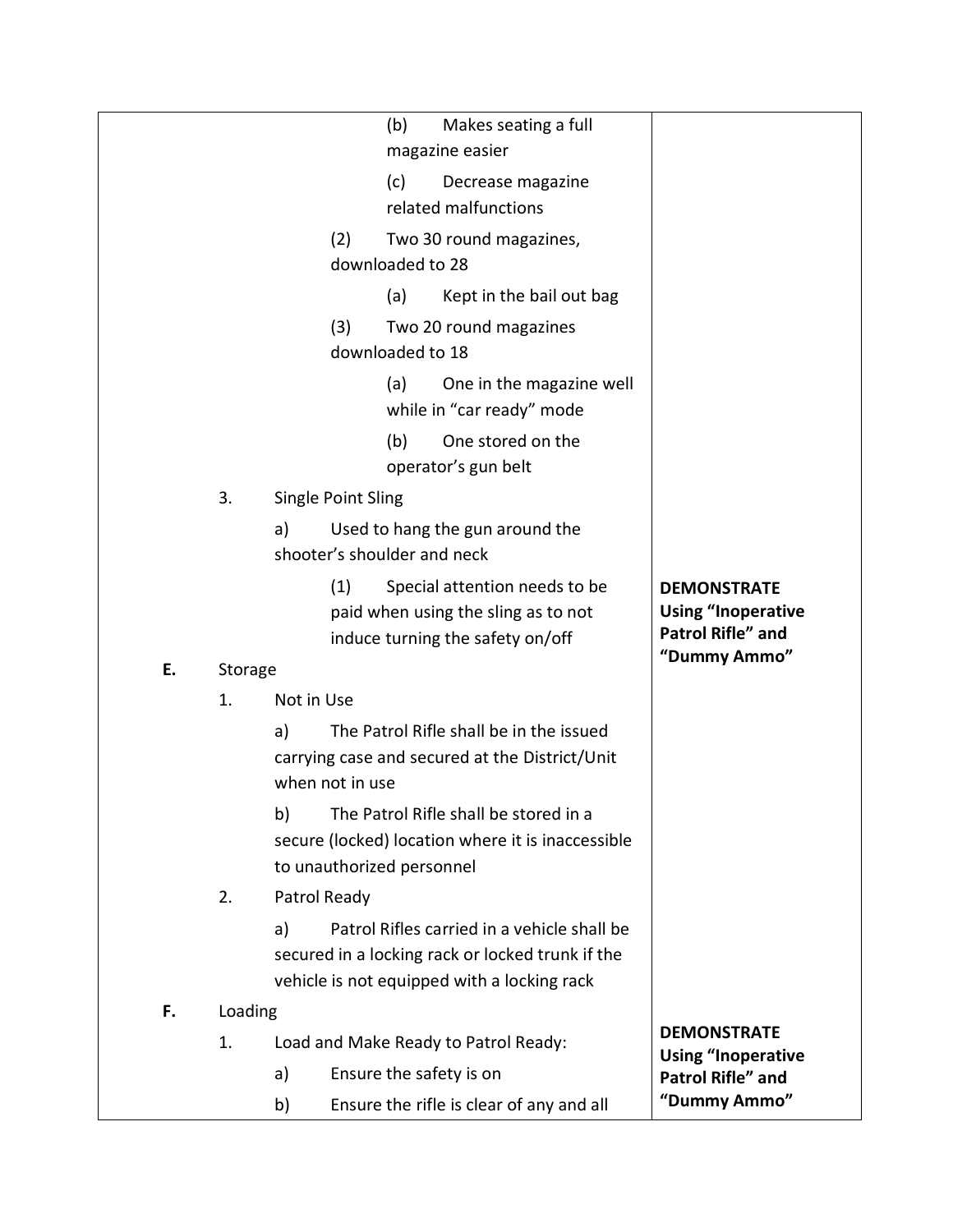|    |           | ammunition                                                                                                                                                                              |                                                       |
|----|-----------|-----------------------------------------------------------------------------------------------------------------------------------------------------------------------------------------|-------------------------------------------------------|
|    |           | Remove the "Empty Chamber Flag" (If<br>c)<br>inserted in the chamber)                                                                                                                   |                                                       |
|    |           | d)<br>Release the bolt on an empty chamber                                                                                                                                              |                                                       |
|    |           | e)<br>Insert and seat a 20 round magazine<br>(loaded with 18 rounds) in the magazine well by<br>pushing it in vigorously and pulling back out to<br>ensure the magazine actually seated |                                                       |
|    |           | It will be emphasized to the<br>(1)<br>shooter that it is common for shooters<br>to not seat the magazine especially<br>when the inserting it when the bolt is<br>close or forward      |                                                       |
| G. | Unloading |                                                                                                                                                                                         |                                                       |
|    | 1.        | Unload and Show Clear                                                                                                                                                                   |                                                       |
|    |           | a)<br>Ensure the safety is on                                                                                                                                                           | <b>DEMONSTRATE</b>                                    |
|    |           | Ensure the rifle is pointed in a safe<br>b)<br>direction predetermined by your environment                                                                                              | <b>Using "Inoperative</b><br><b>Patrol Rifle" and</b> |
|    |           | c)<br>Remove the magazine                                                                                                                                                               | "Dummy Ammo"                                          |
|    |           | d)<br>Pull the charging handle 3 to 5 times to<br>the rear while observing any extraction                                                                                               |                                                       |
|    |           | e)<br>Lock the bolt to the rear by holding in<br>the bolt catch and pulling the charging handle to<br>the rear fully                                                                    |                                                       |
|    |           | Visibly and physically inspect the<br>f)<br>chamber and magazine well to ensure they are<br>clear                                                                                       |                                                       |
|    |           | <b>Break focal attention</b><br>g)                                                                                                                                                      |                                                       |
|    |           | h)<br>Visibly and physically inspect the<br>chamber and magazine well to confirm they are<br>clear                                                                                      |                                                       |
|    |           | Place the "Empty Chamber Flag" in the<br>i)<br>chamber                                                                                                                                  |                                                       |
| н. |           | Fundamentals of Patrol Rifle Marksmanship (for the<br>most part mirror shotgun fundamentals)                                                                                            |                                                       |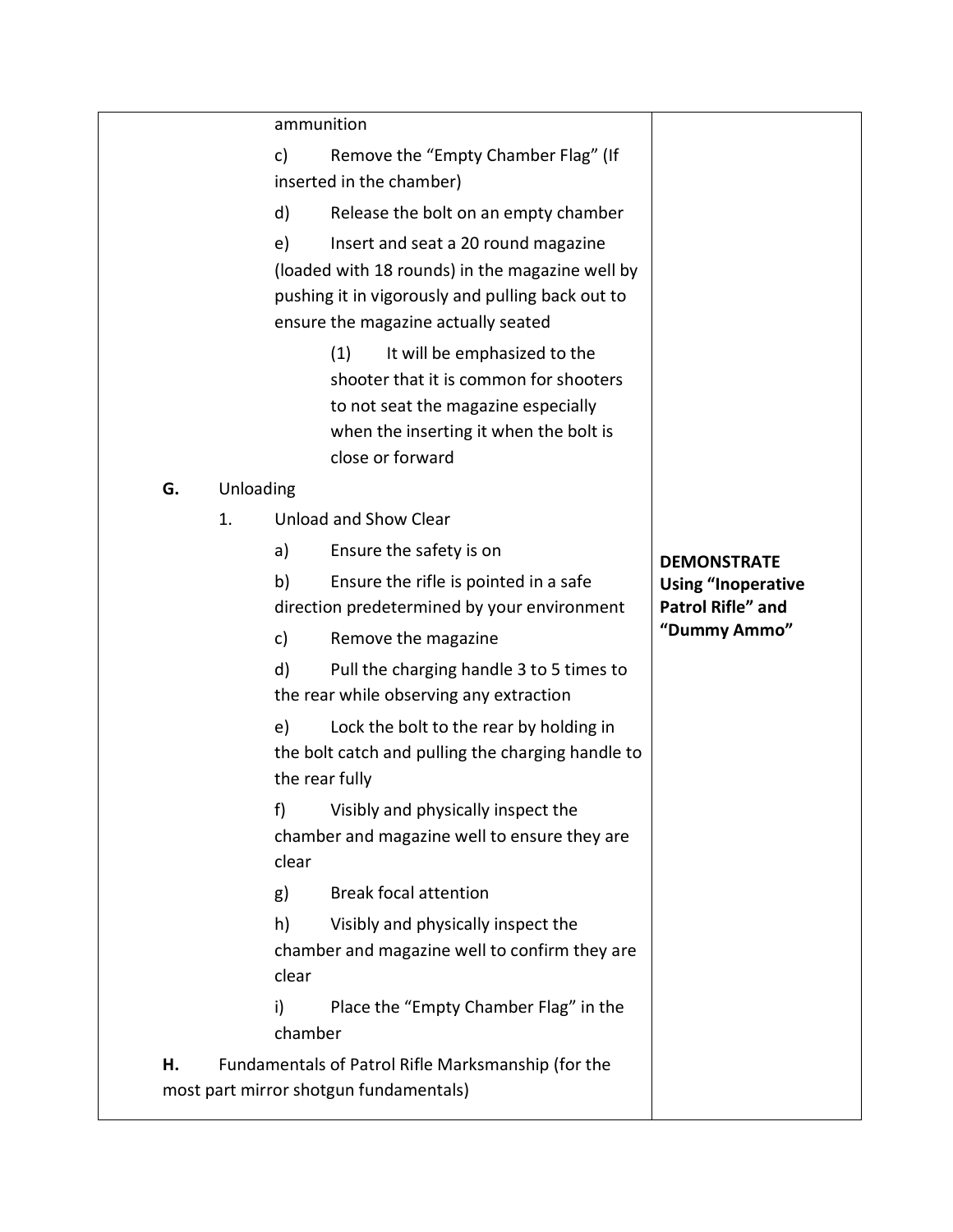| 1. | Proper stance                                                                                                                        |
|----|--------------------------------------------------------------------------------------------------------------------------------------|
|    | a)<br>Squared up on the target                                                                                                       |
|    | b)<br>Chest toward the target is the ideal                                                                                           |
|    | stance                                                                                                                               |
|    | (1)<br>This stance may need to be<br>modified depending on shooters physical<br>build and "natural point of aim"                     |
|    | Shooting stance that minimizes the<br>c)<br>effects of body movement on the firearm's<br>impact point                                |
|    | d)<br>Feet shoulder width apart                                                                                                      |
|    | e)<br>Transfer weight forward onto balls of the<br>feet                                                                              |
|    | f)<br>Bend forward slightly at the waist                                                                                             |
| 2. | Proper grip                                                                                                                          |
|    | a)<br>Strong hand (same side as shoulder<br>mounting) on the pistol grip, non-dominant<br>hand on the handguard or vertical foregrip |
| 3. | Mounting the Patrol Rifle                                                                                                            |
|    | a)<br>Similar to the shotgun the shooter will<br>position the rifle high on the shoulder "in the<br>pocket"                          |
|    | As close to the center of chest as<br>(1)<br>possible                                                                                |
|    | Each shooters proper position<br>(2)<br>"pocket" can be different                                                                    |
|    | Ideal placement is based on each<br>(3)<br>shooter's physical build                                                                  |
|    | Cheek placed firmly against the<br>(4)<br>stock                                                                                      |
| 4. | Zero                                                                                                                                 |
|    | Zero refers to the distance the Patrol<br>a)<br>Rifle is sighted to obtain point-of-aim to point-<br>of-impact                       |
|    | CDP Patrol Rifles are "zeroed" at 50<br>b)                                                                                           |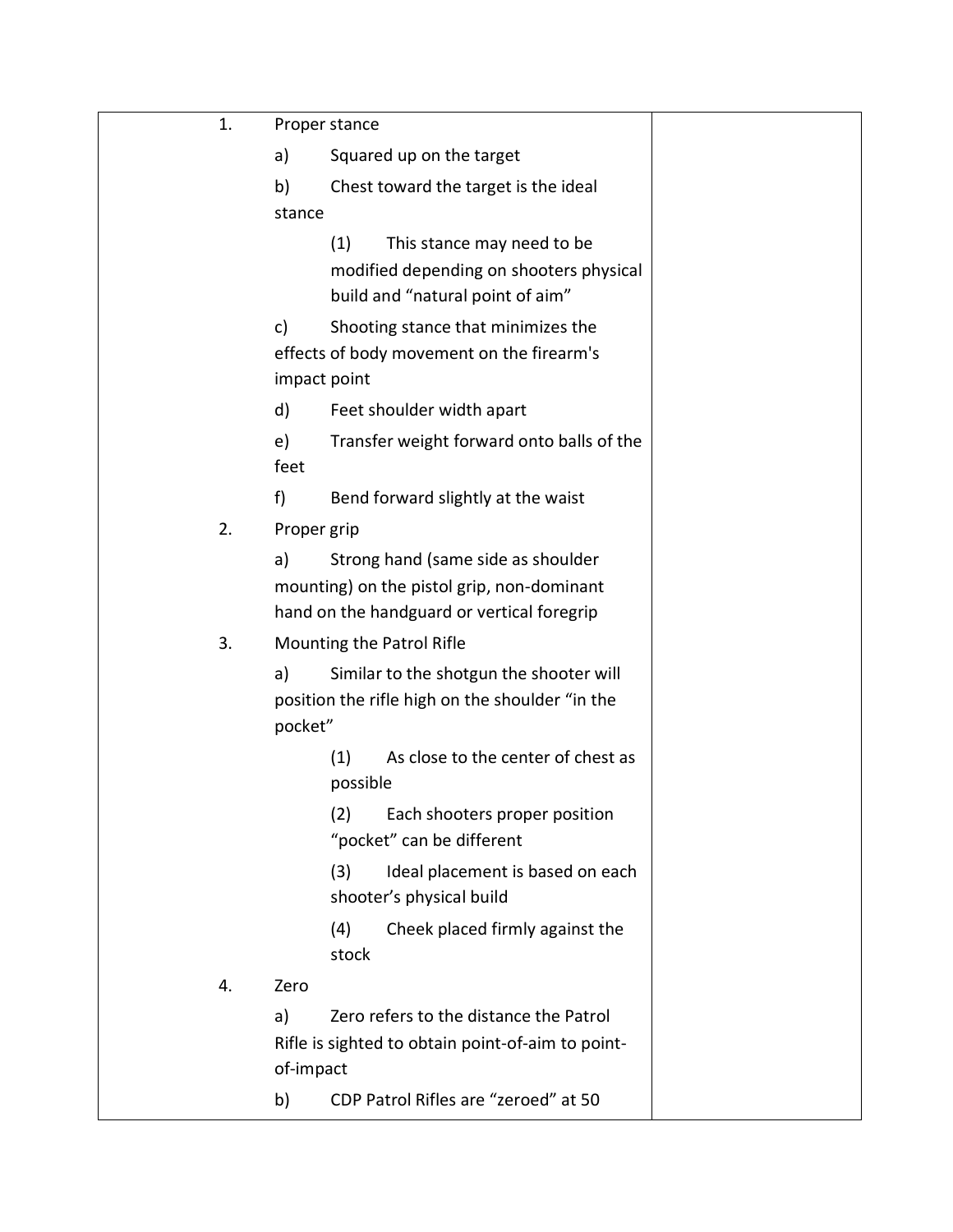|    | yards which means:                                                                                                                    |
|----|---------------------------------------------------------------------------------------------------------------------------------------|
|    | (1)<br>At 50 yards the bullet will impact<br>exactly where sighted                                                                    |
|    | (2)<br>At 0 to 7 yards the bullet will<br>impact approximately 2.5" low                                                               |
|    | (3)<br>At 25 yards the bullet will impact<br>approximately 1.12" low                                                                  |
|    | (4)<br>At 75 yards the bullet will impact<br>approximately .85" high                                                                  |
|    | (5)<br>At 100 yards the bullet will<br>impact approximately 1.39" high                                                                |
|    | (6)<br>At 125 yards the bullet will<br>impact approximately 1.63" high                                                                |
|    | (7)<br>At 150 yards the bullet will<br>impact approximately 1.52" high                                                                |
|    | (8)<br>At 175 yards the bullet will<br>impact approximately 1.05" high                                                                |
|    | (9)<br>At 200 yards the bullet will<br>impact approximately .19" high                                                                 |
|    | (10)<br>At 250 yards the bullet will<br>impact approximately 2.85" low                                                                |
|    | (11)<br>At 300 yards the bullet will<br>impact approximately 7.86" low                                                                |
| 5. | <b>Mechanical Offset</b>                                                                                                              |
|    | The difference between the centerline of<br>a)<br>the Patrol Rifles bore and the aiming point of<br>the Patrol Rifles sighting system |
| 6. | Proper sight alignment                                                                                                                |
|    | Using Iron Sights the shooter shall:<br>a)                                                                                            |
|    | Look through the rear<br>(1)<br>"Diamondhead" rear sight                                                                              |
|    | Center the top of the front post<br>(2)<br>sight within the rear "diamond" shaped<br>sight                                            |
|    | (3)<br>The front sight must remain in                                                                                                 |
|    |                                                                                                                                       |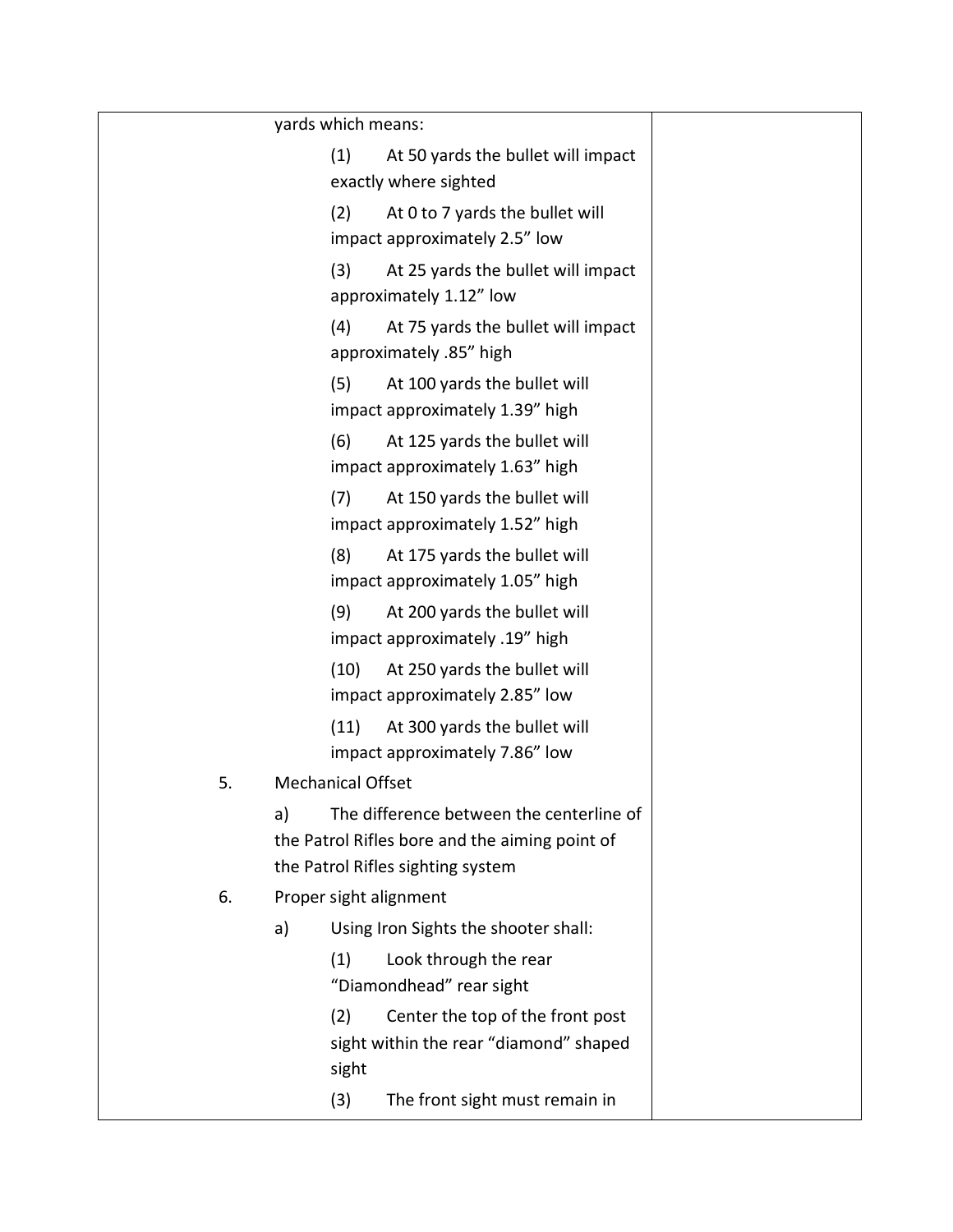|    |              | focus while the rear sight and target are<br>burry, but can still be seen                                                                      |
|----|--------------|------------------------------------------------------------------------------------------------------------------------------------------------|
|    | b)           | Using the EOTech optic the shooter shall:                                                                                                      |
|    |              | (1)<br>Keep both eyes open                                                                                                                     |
|    |              | (2)<br>Focus on the target (Not the<br>Sight)                                                                                                  |
|    |              | (3)<br>Look through the rear window of<br>the EOTech                                                                                           |
|    |              | It will be emphasized to<br>(a)<br>the shooter that the iron sights<br>have no bearing on sighting with<br>the EOTech and should be<br>ignored |
|    |              | (4)<br>While focusing on the target                                                                                                            |
|    |              | place the center red dot of the reticle                                                                                                        |
|    |              | where desired                                                                                                                                  |
| 7. |              | Proper sight picture                                                                                                                           |
|    | a)<br>threat | Shooter verifies the target as a target or                                                                                                     |
|    | b)           | Shooter properly mounts the Patrol Rifle                                                                                                       |
|    | c)           | Shooter obtains proper sight alignment                                                                                                         |
|    | d)           | Shooter must understand that point of                                                                                                          |
|    |              | aim will vary depending on the distance they are                                                                                               |
|    |              | from the target due to mechanical offset                                                                                                       |
| 8. |              | <b>Trigger Management</b>                                                                                                                      |
|    | a)           | Apply smooth and steady pressure<br>directly rearward on the trigger in such a<br>manner as to not disturb:                                    |
|    |              | Sight alignment<br>(1)                                                                                                                         |
|    |              | (2)<br>Sight picture                                                                                                                           |
|    | b)           | Steady pressure must be continued to                                                                                                           |
|    |              | the trigger until the shot breaks                                                                                                              |
|    | c)           | Additional pressure shall be avoided by<br>the strong and reactionary hands                                                                    |
|    | d)           | Pressure shall be continued rearward at                                                                                                        |
|    |              |                                                                                                                                                |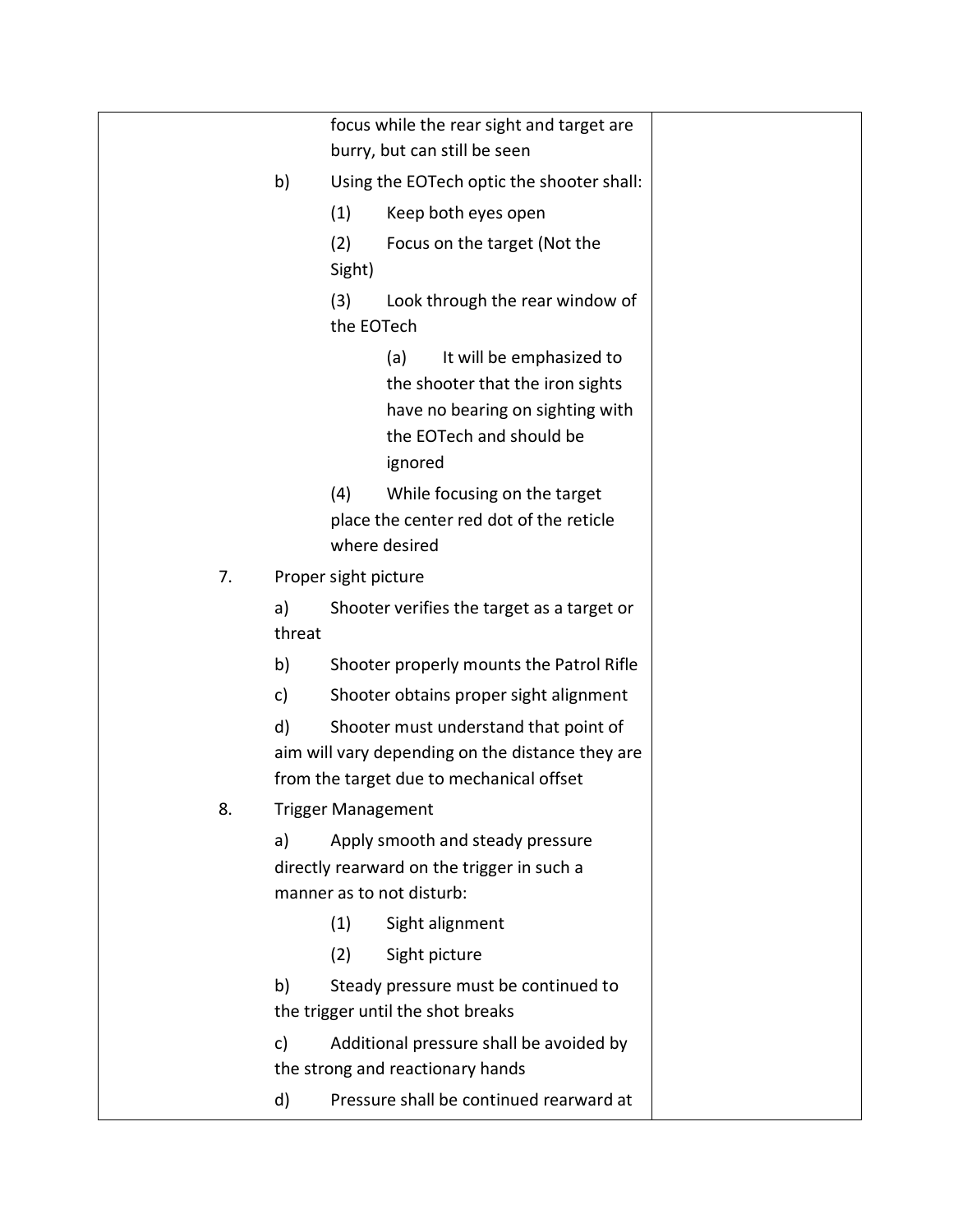|     | the break of the shot for proper follow through                                                                                                                               |
|-----|-------------------------------------------------------------------------------------------------------------------------------------------------------------------------------|
|     | The trigger shall be released back<br>e)                                                                                                                                      |
|     | forward and reset during the cycling of the                                                                                                                                   |
|     | action to ensure shooters are prepared to fire a                                                                                                                              |
|     | follow up shot if required                                                                                                                                                    |
| 9.  | <b>After Action</b><br><b>DEMONSTRATE</b>                                                                                                                                     |
|     | <b>Using "Inoperative</b><br>Once the shooter has determined the<br>a)<br><b>Patrol Rifle"</b><br>original threat is no longer a danger they shall                            |
|     | check 360 degree situational awareness                                                                                                                                        |
|     | Shooter shall:<br>b)                                                                                                                                                          |
|     | With the Patrol Rifle still<br>(1)                                                                                                                                            |
|     | mounted, place the safety on                                                                                                                                                  |
|     | Lift their head from the stock<br>(2)<br>while dipping the muzzle slightly                                                                                                    |
|     | Scan and assess the area to the<br>(3)<br>right and left while taking and releasing                                                                                           |
|     | a deep breath                                                                                                                                                                 |
|     | Lower the muzzle to the Sul<br>(4)                                                                                                                                            |
|     | position                                                                                                                                                                      |
|     | (5)<br>Modified hand position is<br>permitted as long as the shooter<br>maintains control of the patrol rifle                                                                 |
|     | (6)<br>Check muzzle to ensure it is<br>pointed straight down between feet                                                                                                     |
|     | Continue to breathe slowly and<br>(7)<br>controlled while pivoting either back or<br>forward 180 degrees with one foot to<br>assess the entire area for additional<br>threats |
|     | (8)<br>Remain in position sul while                                                                                                                                           |
|     | scanning unless a threat is encountered                                                                                                                                       |
|     | After situational assessment<br>(9)                                                                                                                                           |
|     | return to original position at the low                                                                                                                                        |
|     | ready                                                                                                                                                                         |
| 10. | <b>Patrol Rifle Presentation Positions</b>                                                                                                                                    |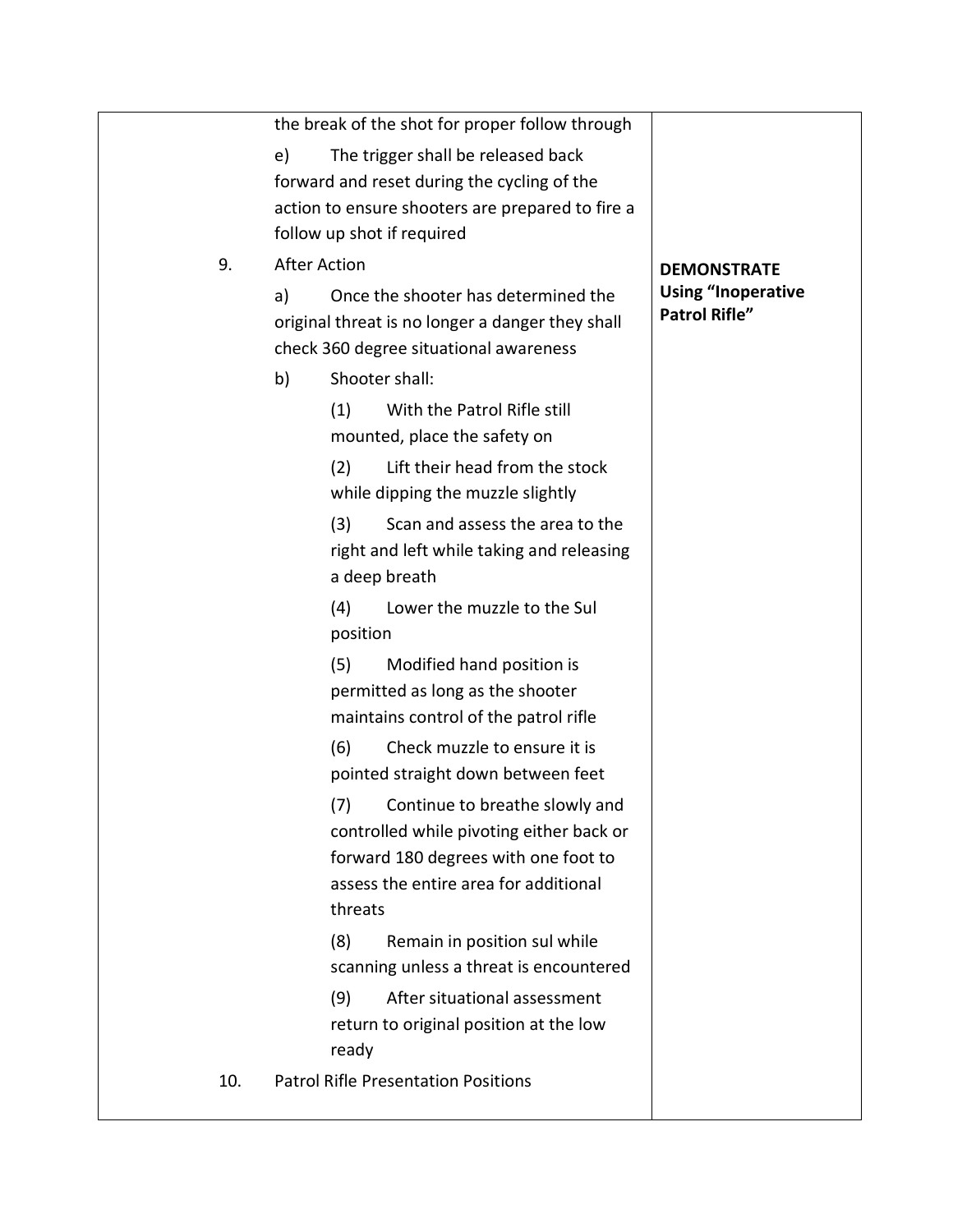|    |    |    | a)               | Low ready:                                                                                                                                      |
|----|----|----|------------------|-------------------------------------------------------------------------------------------------------------------------------------------------|
|    |    |    |                  | Stock tucked in the "pocket" 45<br>(1)<br>degree angle toward the ground.                                                                       |
|    |    |    | b)               | High ready:                                                                                                                                     |
|    |    |    |                  | (1)<br>Nearly on sights, muzzle dipped<br>slightly (approximately 1 inch), proper<br>stance and grip                                            |
|    |    |    | c)               | Full presentation:                                                                                                                              |
|    |    |    |                  | (1)<br>On target, on sights, proper<br>stance, grip, sight picture, finger on the<br>safety (assessing "threat"/ prepared to<br>fire if needed) |
| Ш. |    |    |                  | <b>MARKSMANSHIP / SHOOTING DRILLS</b>                                                                                                           |
|    | А. |    | Up / Down Drills |                                                                                                                                                 |
|    |    | 1. | and efficiently  | Iterations of this drill will be completed until the<br>shooter is handling the Patrol Rifle safely, effectively                                |
|    |    | 2. |                  | Starts with a Safe and Clear Patrol Rifle                                                                                                       |
|    |    | 3. | Shooter will:    |                                                                                                                                                 |
|    |    |    | a)               | Properly sling the Patrol Rifle                                                                                                                 |
|    |    |    | b)               | Properly mount the Patrol in their<br>dominant shoulder                                                                                         |
|    |    |    | c)               | Properly bring the Patrol Rifle to full<br>presentation                                                                                         |
|    |    |    | d)<br>target     | Properly sight the Patrol Rifle on the                                                                                                          |
|    |    |    | e)               | Properly function the safety off and on                                                                                                         |
|    |    | 4. | command of "Up"  | Once the shooter has demonstrated the<br>aforementioned steps the shooter will be given the                                                     |
|    |    | 5. |                  | Upon the command of "Up" the shooter shall:                                                                                                     |
|    |    |    | a)<br>shoulder   | Mount the Patrol in their dominant                                                                                                              |
|    |    |    | b)               | Bring the Patrol Rifle to full presentation                                                                                                     |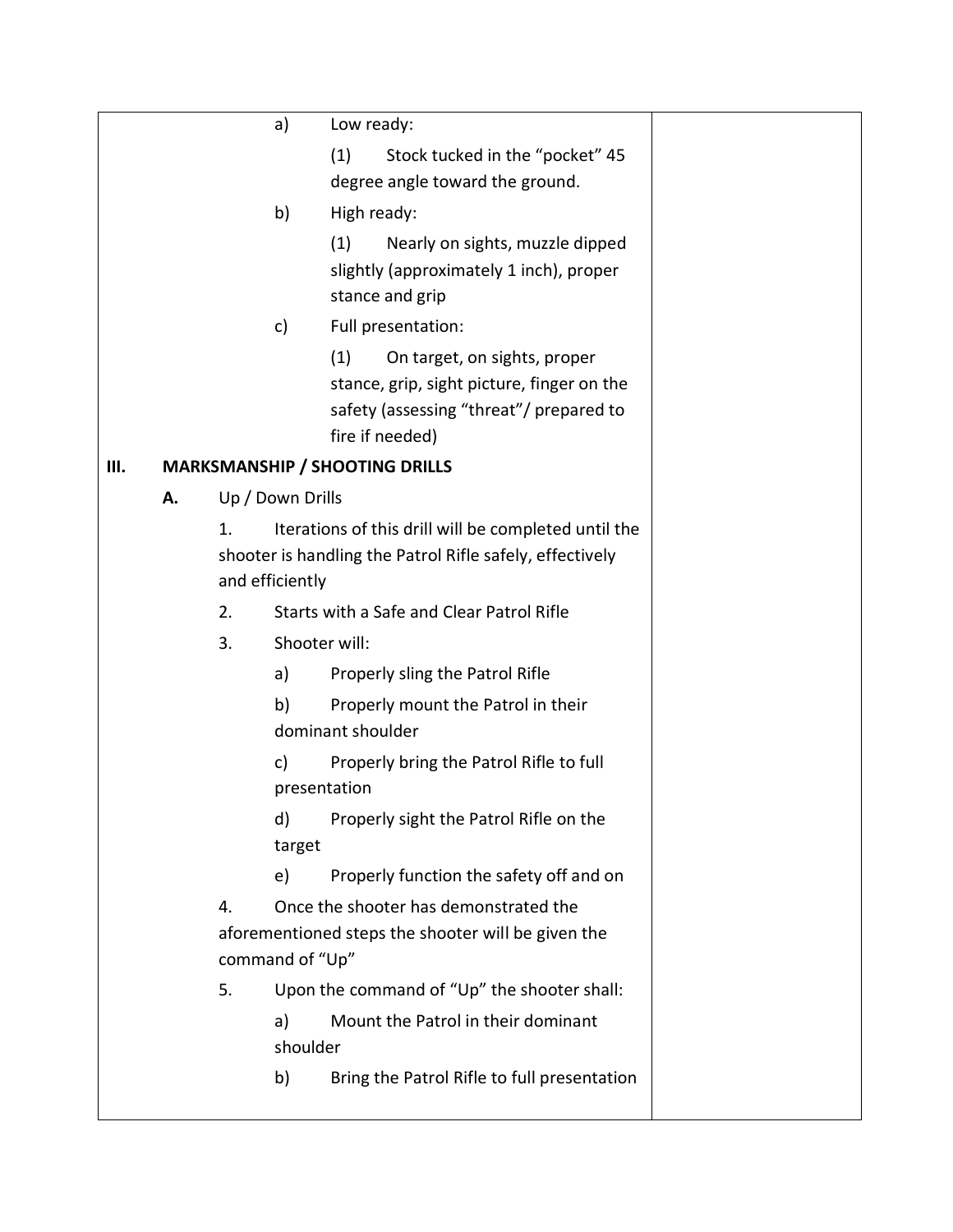|    |                    | c)                                               | Obtain proper sight alignment / picture<br>on the target                                   |  |  |  |
|----|--------------------|--------------------------------------------------|--------------------------------------------------------------------------------------------|--|--|--|
|    |                    |                                                  | It will be emphasized to the<br>(1)                                                        |  |  |  |
|    |                    |                                                  | shooter to use mechanical offset when                                                      |  |  |  |
|    |                    |                                                  | appropriate                                                                                |  |  |  |
|    |                    | d)                                               | Place the safety in the "off" position                                                     |  |  |  |
|    | 6.<br>shall:       |                                                  | Upon the command of "Down" the shooter                                                     |  |  |  |
|    |                    | a)                                               | Place the safety on                                                                        |  |  |  |
|    |                    | b)                                               | Complete after action                                                                      |  |  |  |
| В. | Single Round Drill |                                                  |                                                                                            |  |  |  |
|    | 1.                 | 20 foot line                                     |                                                                                            |  |  |  |
|    | 2.                 | OPOTA RQT-2 target                               |                                                                                            |  |  |  |
|    | 3.                 | No time limits                                   |                                                                                            |  |  |  |
|    | 4.                 |                                                  | Magazine of 10 rounds                                                                      |  |  |  |
|    | 5.                 | 1 round per command of "Up"                      |                                                                                            |  |  |  |
|    | 6.                 |                                                  | On command the shooter will "Load Make                                                     |  |  |  |
|    |                    |                                                  | Ready" with a magazine containing 10 rounds and                                            |  |  |  |
|    |                    |                                                  | come to the Low Ready position                                                             |  |  |  |
|    | 7.                 |                                                  | On the command of "Up" the shooter shall:                                                  |  |  |  |
|    |                    | a)                                               | Simultaneously present the Patrol Rifle<br>to full presentation and turn the safety to the |  |  |  |
|    |                    | off position                                     |                                                                                            |  |  |  |
|    |                    | b)                                               | Properly obtain sight alignment / picture                                                  |  |  |  |
|    |                    |                                                  | It will be emphasized to the<br>(1)                                                        |  |  |  |
|    |                    |                                                  | shooter to use mechanical offset when<br>appropriate                                       |  |  |  |
|    |                    | c)                                               | Apply appropriate pressure to the trigger                                                  |  |  |  |
|    |                    | and deliver 1 round to the preferred area of the |                                                                                            |  |  |  |
|    |                    | target                                           |                                                                                            |  |  |  |
|    | 8.<br>shall:       |                                                  | Upon the command of "Down" the shooter                                                     |  |  |  |
|    |                    | a)                                               | Place the safety on                                                                        |  |  |  |
|    |                    | b)                                               | Complete after action                                                                      |  |  |  |
|    |                    |                                                  |                                                                                            |  |  |  |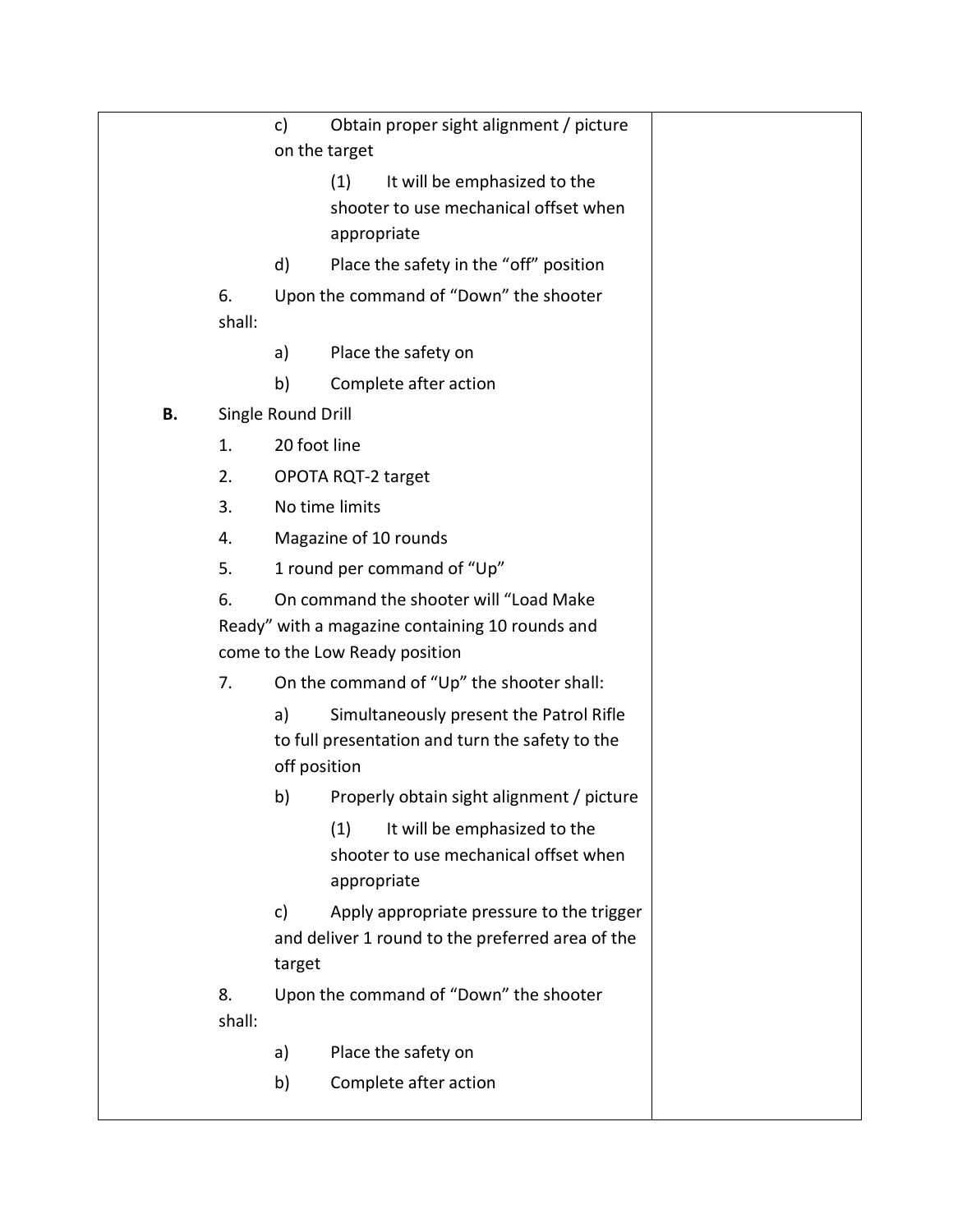|    | Upon the command of "Unload Show Clear" the<br>9.                                 |                       |                                                                                               |  |  |  |  |
|----|-----------------------------------------------------------------------------------|-----------------------|-----------------------------------------------------------------------------------------------|--|--|--|--|
|    |                                                                                   |                       | shooter will properly unload the Patrol Rifle                                                 |  |  |  |  |
| C. | <b>Controlled Double Round Drill</b>                                              |                       |                                                                                               |  |  |  |  |
|    | 1.                                                                                | 30 foot line          |                                                                                               |  |  |  |  |
|    | 2.                                                                                |                       | OPOTA RQT-2 target                                                                            |  |  |  |  |
|    | 3.                                                                                |                       | No time limits                                                                                |  |  |  |  |
|    | 4.                                                                                |                       | Magazine of 10 rounds                                                                         |  |  |  |  |
|    | 5.                                                                                |                       | 2 rounds per command of "Up"                                                                  |  |  |  |  |
|    | 6.                                                                                |                       | On command the shooter will "Load Make                                                        |  |  |  |  |
|    | Ready" with a magazine containing 10 rounds and<br>come to the Low Ready position |                       |                                                                                               |  |  |  |  |
|    |                                                                                   |                       |                                                                                               |  |  |  |  |
|    | 7.                                                                                |                       | On the command of "Up" the shooter shall:                                                     |  |  |  |  |
|    |                                                                                   | a)                    | Simultaneously present the Patrol Rifle                                                       |  |  |  |  |
|    |                                                                                   | off position          | to full presentation and turn the safety to the                                               |  |  |  |  |
|    |                                                                                   | b)                    | Properly obtain sight alignment / picture                                                     |  |  |  |  |
|    |                                                                                   |                       | (1)<br>It will be emphasized to the                                                           |  |  |  |  |
|    |                                                                                   |                       | shooter to use mechanical offset when<br>appropriate                                          |  |  |  |  |
|    |                                                                                   | c)<br>target          | Apply appropriate pressure to the trigger<br>and deliver 1 round to the preferred area of the |  |  |  |  |
|    | 8.<br>shall:                                                                      |                       | Upon the command of "Down" the shooter                                                        |  |  |  |  |
|    |                                                                                   | a)                    | Place the safety on                                                                           |  |  |  |  |
|    |                                                                                   | b)                    | Complete after action                                                                         |  |  |  |  |
|    | 9.                                                                                |                       | Upon the command of "Unload Show Clear" the                                                   |  |  |  |  |
|    |                                                                                   |                       | shooter will properly unload the Patrol Rifle                                                 |  |  |  |  |
| D. |                                                                                   |                       | Controlled Triple Round Drill                                                                 |  |  |  |  |
|    | 1.                                                                                | 50 foot line          |                                                                                               |  |  |  |  |
|    | 2.                                                                                |                       | OPOTA RQT-2 target                                                                            |  |  |  |  |
|    | 3.                                                                                |                       | No time limits                                                                                |  |  |  |  |
|    | 4.                                                                                | Magazine of 10 rounds |                                                                                               |  |  |  |  |
|    | 5.                                                                                |                       | 3 rounds per command of "Up"                                                                  |  |  |  |  |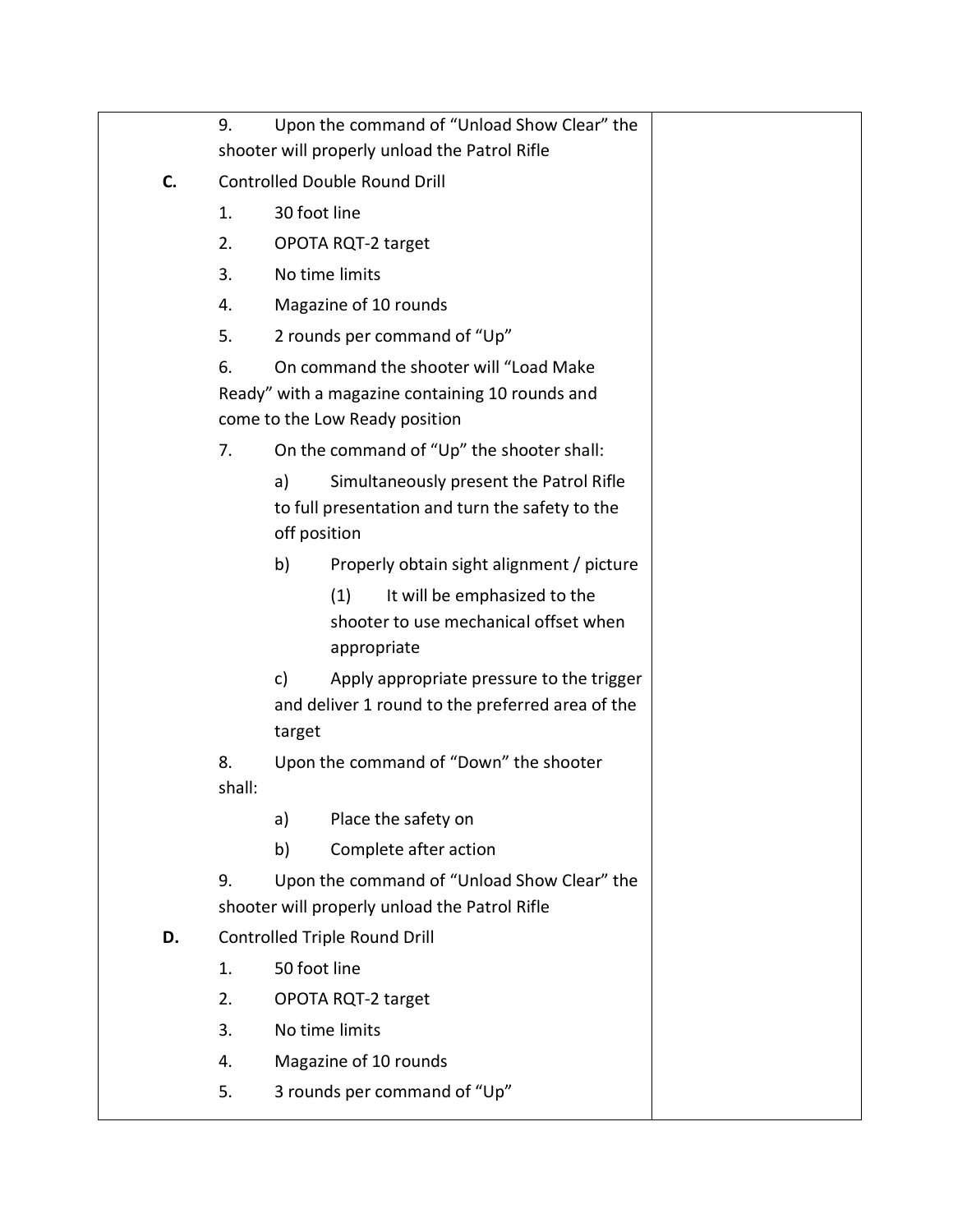| 6.                             |                                               |                                                      |  |
|--------------------------------|-----------------------------------------------|------------------------------------------------------|--|
|                                |                                               | Ready" with a magazine containing 10 rounds and      |  |
| come to the Low Ready position |                                               |                                                      |  |
| 7.                             | On the command of "Up" the shooter shall:     |                                                      |  |
|                                | a)                                            | Simultaneously present the Patrol Rifle              |  |
|                                |                                               | to full presentation and turn the safety to the      |  |
|                                | off position                                  |                                                      |  |
|                                | b)                                            | Properly obtain sight alignment / picture            |  |
|                                |                                               | It will be emphasized to the<br>(1)                  |  |
|                                |                                               | shooter to use mechanical offset when<br>appropriate |  |
|                                | c)                                            | Apply appropriate pressure to the trigger            |  |
|                                |                                               | and deliver 1 round to the preferred area of the     |  |
|                                |                                               |                                                      |  |
| 8.                             |                                               | Upon the command of "Down" the shooter               |  |
| shall:                         |                                               |                                                      |  |
|                                | a)                                            | Place the safety on                                  |  |
|                                | b)                                            | Complete after action                                |  |
| 9.                             | Upon the command of "Unload Show Clear" the   |                                                      |  |
|                                | shooter will properly unload the Patrol Rifle |                                                      |  |
|                                |                                               |                                                      |  |
|                                |                                               |                                                      |  |
|                                |                                               |                                                      |  |
|                                |                                               |                                                      |  |
|                                |                                               |                                                      |  |
|                                |                                               |                                                      |  |
|                                |                                               |                                                      |  |
|                                |                                               |                                                      |  |
|                                |                                               |                                                      |  |
|                                |                                               |                                                      |  |
|                                |                                               |                                                      |  |
|                                |                                               |                                                      |  |
|                                |                                               |                                                      |  |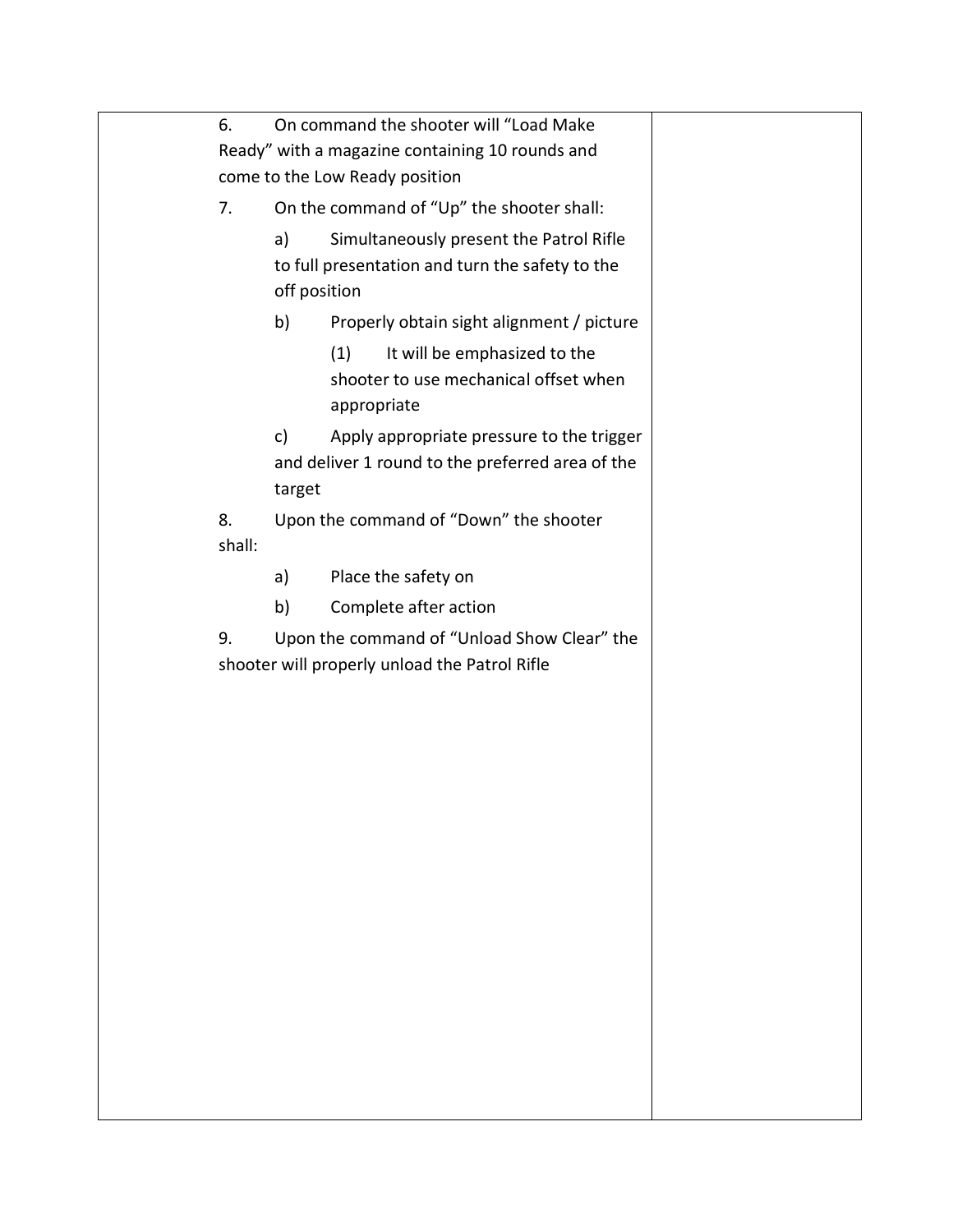**MARKSMANSHIP / SHOOTING DRILLS**